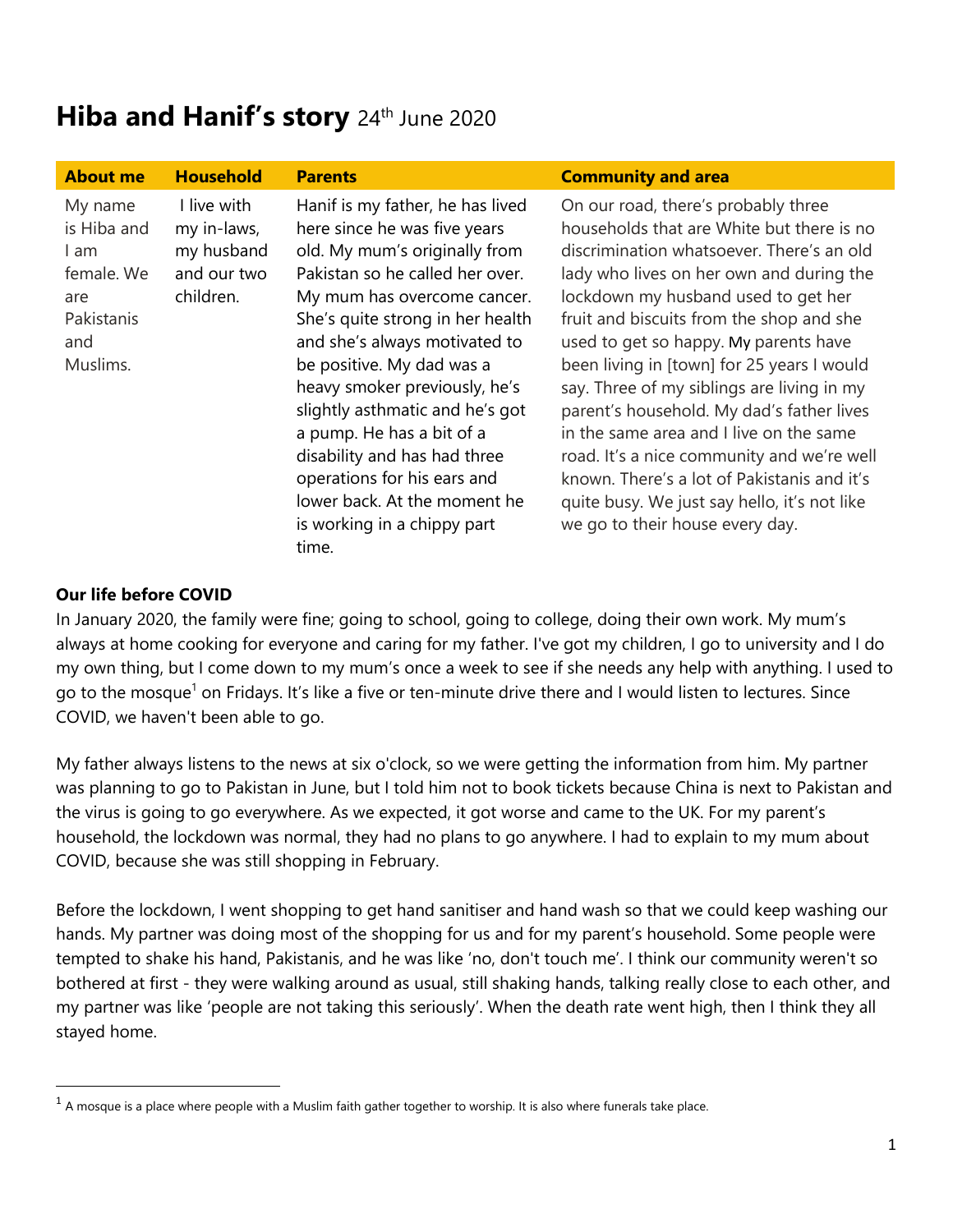We had my sister's wedding planned. She got married last year but they were waiting for the big party which was on 5<sup>th</sup> April, when COVID was set to peak. Because of the scenario, she didn't have a big wedding. Before Ramadan<sup>2</sup>, her husband said 'I want to spend Ramadan<sup>2</sup> with my wife', so he just came and took her, my sister was there ready with the suitcases.

## **Our Experience of COVID**

*"My mum was pushing my father saying 'you'll be fine', because my father actually just gave up, to be honest, and I was there facetiming: 'dad, you need to do this, you need to do that, because at the hospitals people are dying out there, it's really bad there' and then that's what scared him."*

My father got COVID from serving customers. It was before the lockdown. He came home and started getting a headache, then chest pain and sore throat, and slowly it went worse. My mum gave him hot lemon juice to get better, but it never got better. His asthma got worse and he said to me 'I can't breathe'. That's when I called 999 and the ambulance came. They checked everything and took him to hospital. He wanted to stay at home with the family, so they just gave him a small infection tablet.

My father stayed in his room for three weeks. Only my mum would go in with a mask and gloves on – she said he was half dead. I phoned 111 for extra support because I was concerned that my father was still bad. But when they heard that he went to hospital and they gave him antibiotics, they said they can't do anything about it unless he gets really bad. Normally they're responsive and we speak to them for any queries, but because of COVID, I think they're concerned about their own safety so tell you to manage it at home.

Two weeks before my dad was badly ill, my sister was really ill and we didn't understand what she had. She had a temperature and was in bed for a week or two. I don't think there was testing at that time anyway, but we just thought it was normal flu - mum gave her lots of fluids and she recovered. I think both of my siblings and my mum had mild symptoms. I had two days of a headache and a cough, and my sons were coughing. I think home remedies are the best, like lemon, turmeric, ginger and red onion. We used home remedies twice a day, drinking these hot drinks and it really helped.

## **Our life after COVID**

Financially, my dad was concerned. He received furlough for about two months. Then after Eid<sup>3</sup>, when they opened the restaurants, he went back to work. For Eid<sup>3</sup>, it was just talking on the phone, I wouldn't allow anyone to come over. My in-laws phoned their daughters and told them not to come to the house because they've got children. Overall, I think it was hard for my children because they were missing the other cousins. They were facetiming them but it's not proper socialising when it's just through internet and phone.

 $^2$  Ramadan is the ninth month of the Islamic calendar. During this period, people with a Muslim faith abstain from food and drink (fasting).

 $^3$  Eid is an important event, which are celebrated by people with a Muslim faith. Eid al-Fitr marks the end of the fasting month. Eid al-Adha (acknowledging prophet Ibrahim's willingness to sacrifice his son.